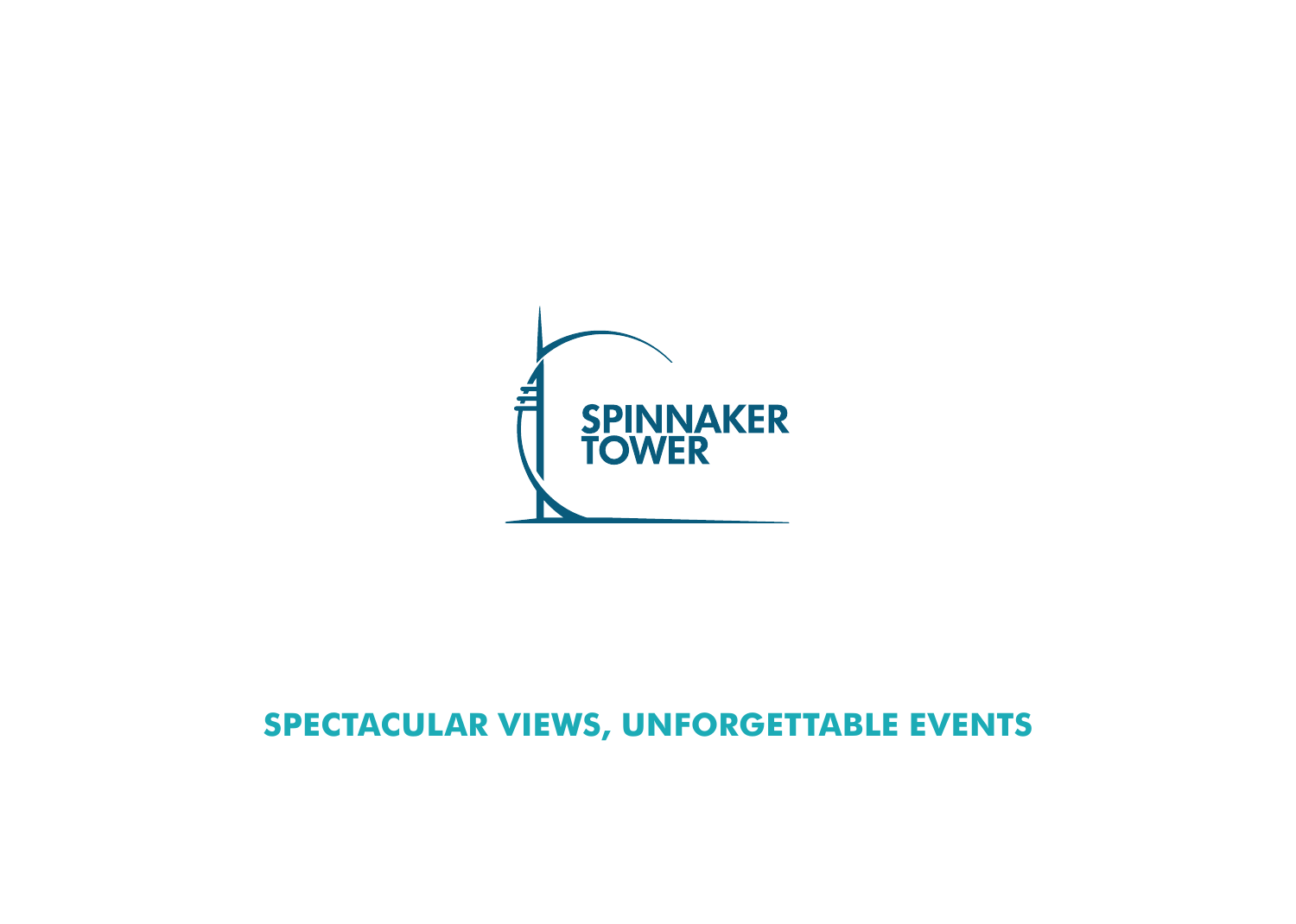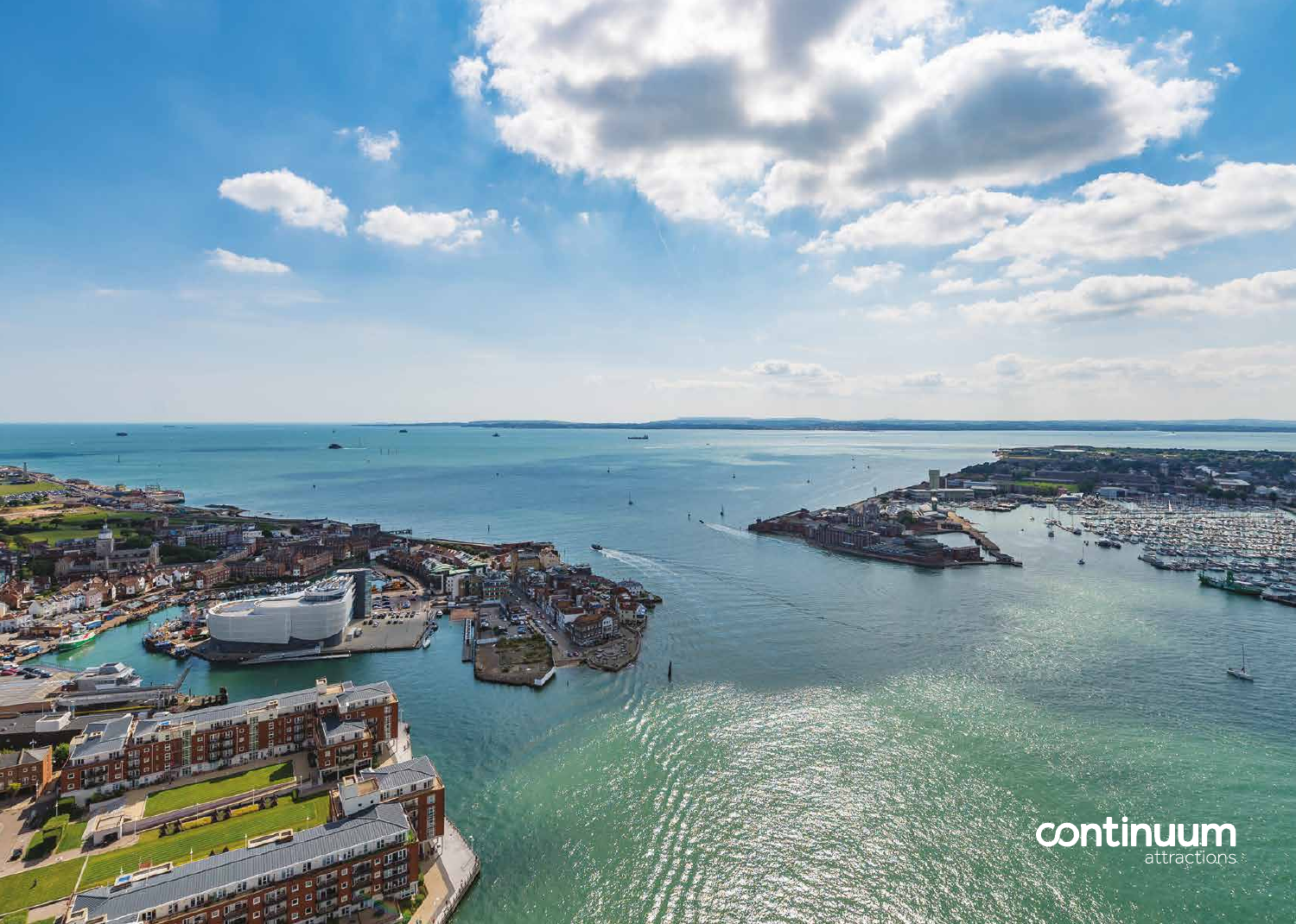# **DISCOVER A UNIQUE, SKY-HIGH VENUE**

With its impressive architecture and unique waterfront location, whatever the event, Spinnaker Tower is the perfect venue. Its breath-taking 350° panorama of the South Coast provides a stunning and unmatched backdrop for any special occasion.

To arrange a viewing or for further information, please contact: hospitality@spinnakertower.co.uk 023 9285 7524.

#### **SPINNAKERTOWER.CO.UK**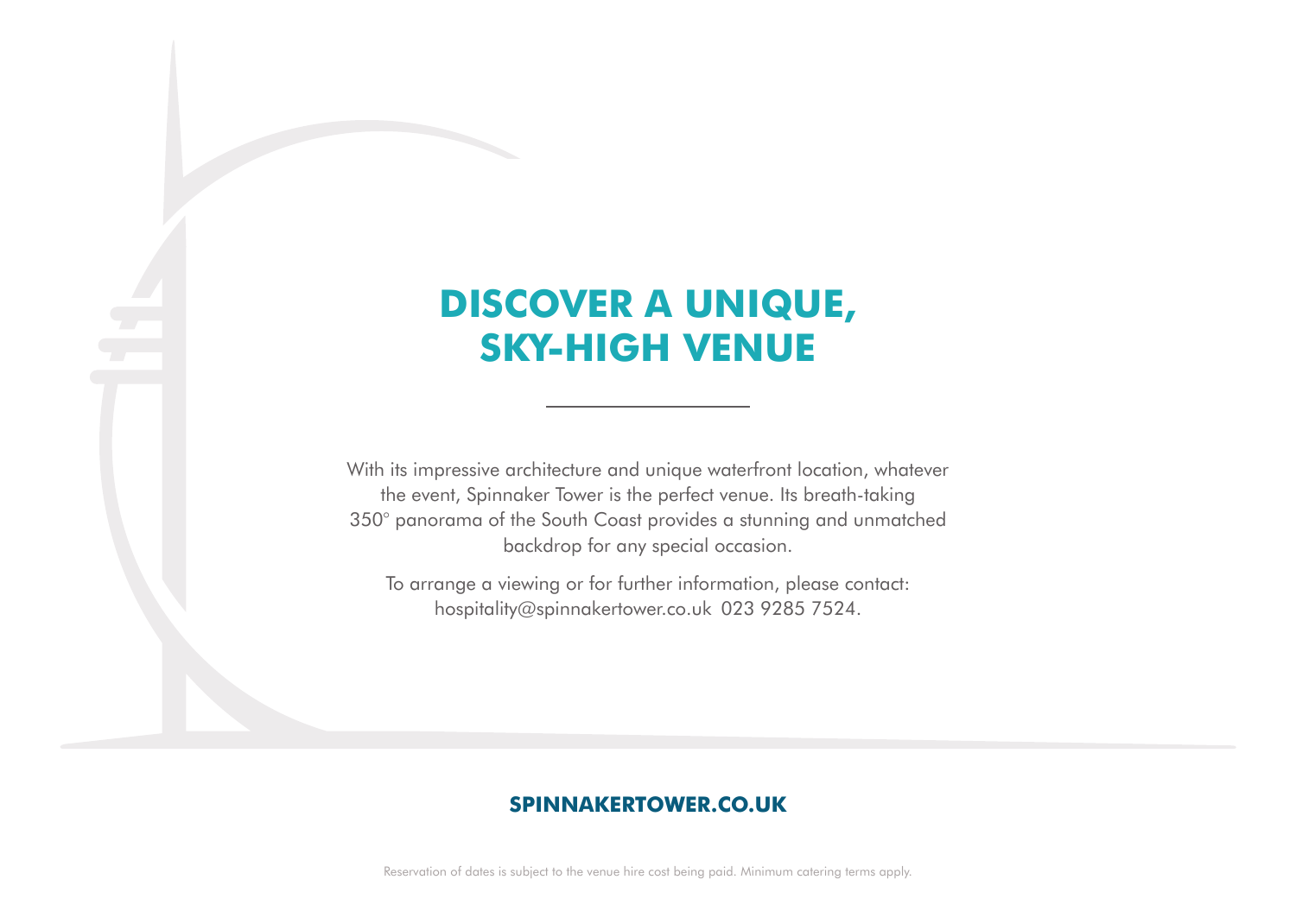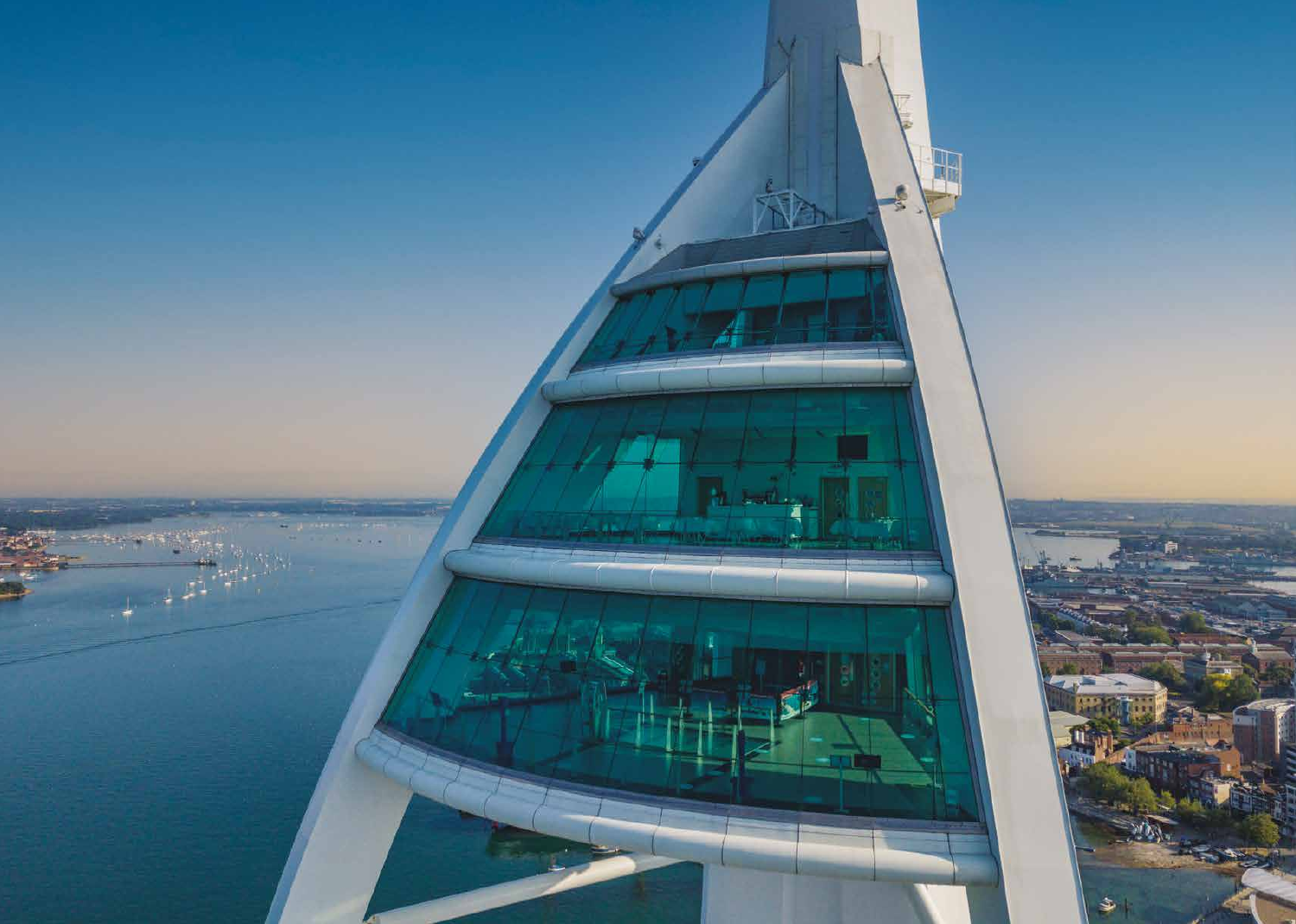## **BREAKFAST HIRE**

### 7.30am – 9.00am

Start the day on a high with our inspirational breakfast events.

Enjoy a delicious breakfast from our selection of menus overlooking the harbour in our Spinnaker Kitchen and Bar before an exclusive exploration of our View Decks to take in the glorious morning views of the Solent and surrounding area.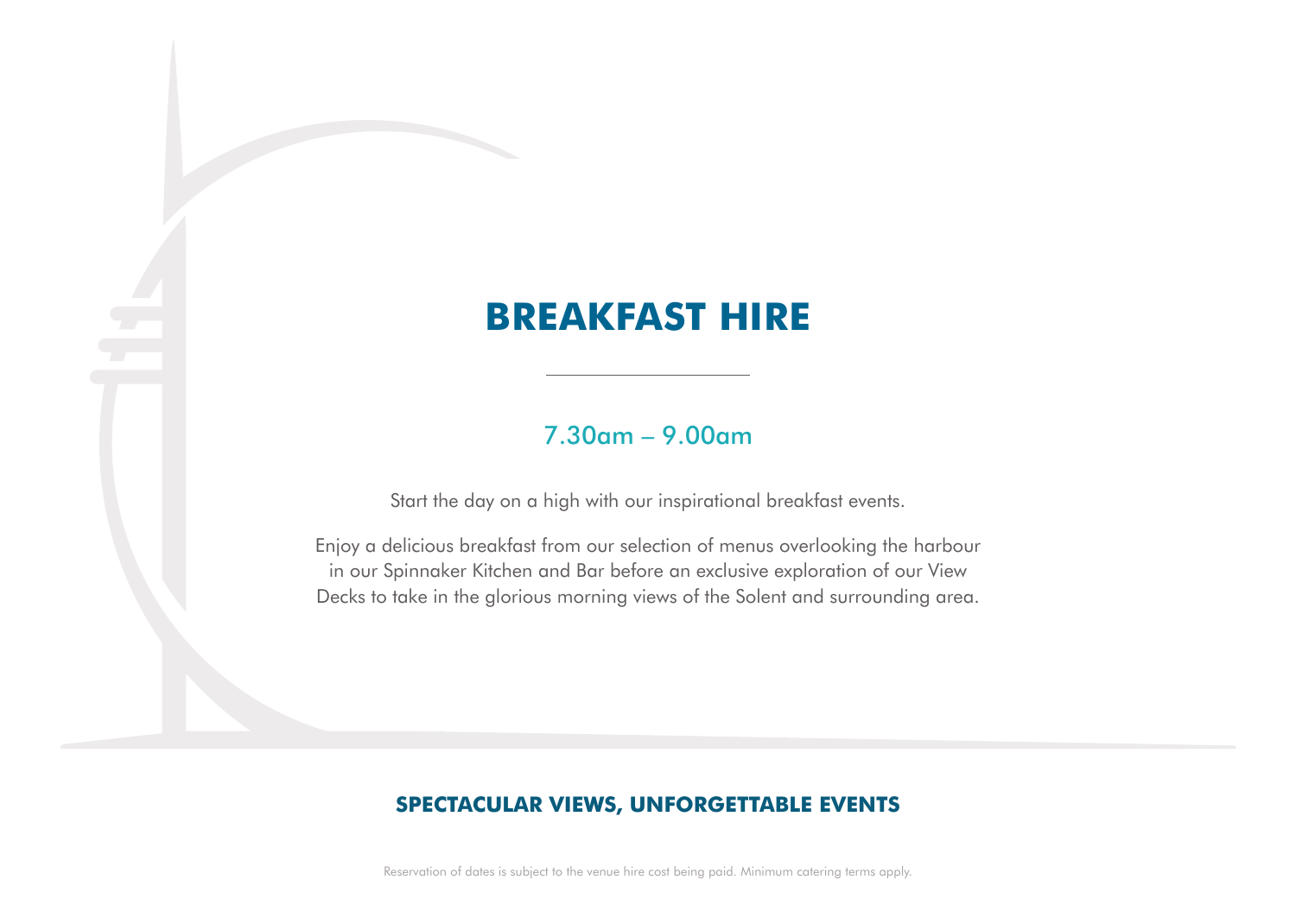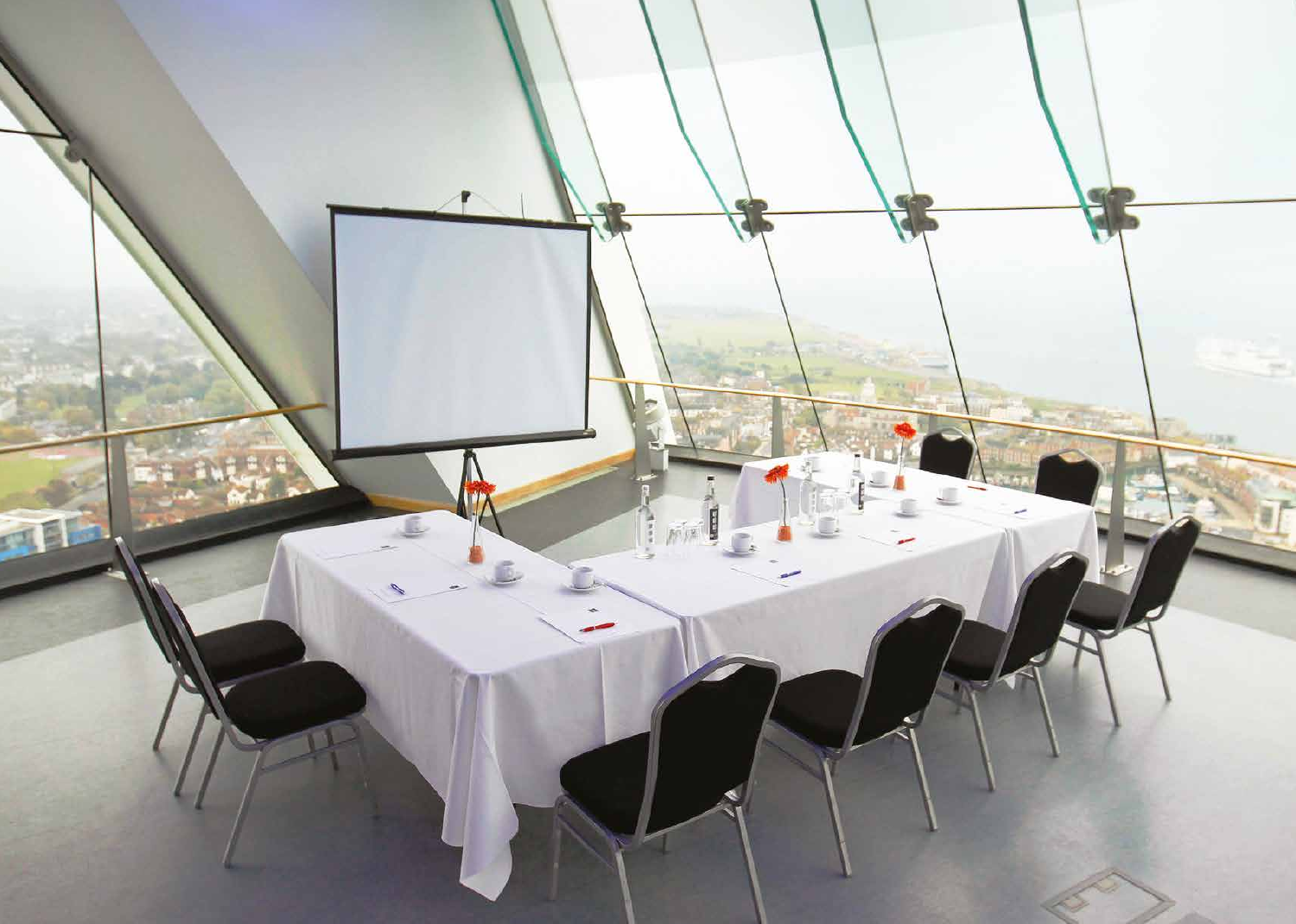# **DAY DELEGATE**

### 9.00am – 5.00pm

Elevate your meeting to new heights.

Takes place on View Deck 2, 105m above the Portsmouth skyline. With floor to ceiling windows overlooking the stunning south coast, this is a truly unique and inspiring meeting space.

#### PACKAGE INCLUDES:

- Wi-Fi
- Screen
- **PA** System
- **I** Unlimited Tea, Coffee and Biscuits
- Still and Sparkling Water
- Buffet Lunch
- **Breakfast Pastries\***

#### CAPACITY: MINIMUM 15 DELEGATES, MAXIMUM 40 DELEGATES **SPECTACULAR VIEWS, UNFORGETTABLE EVENTS**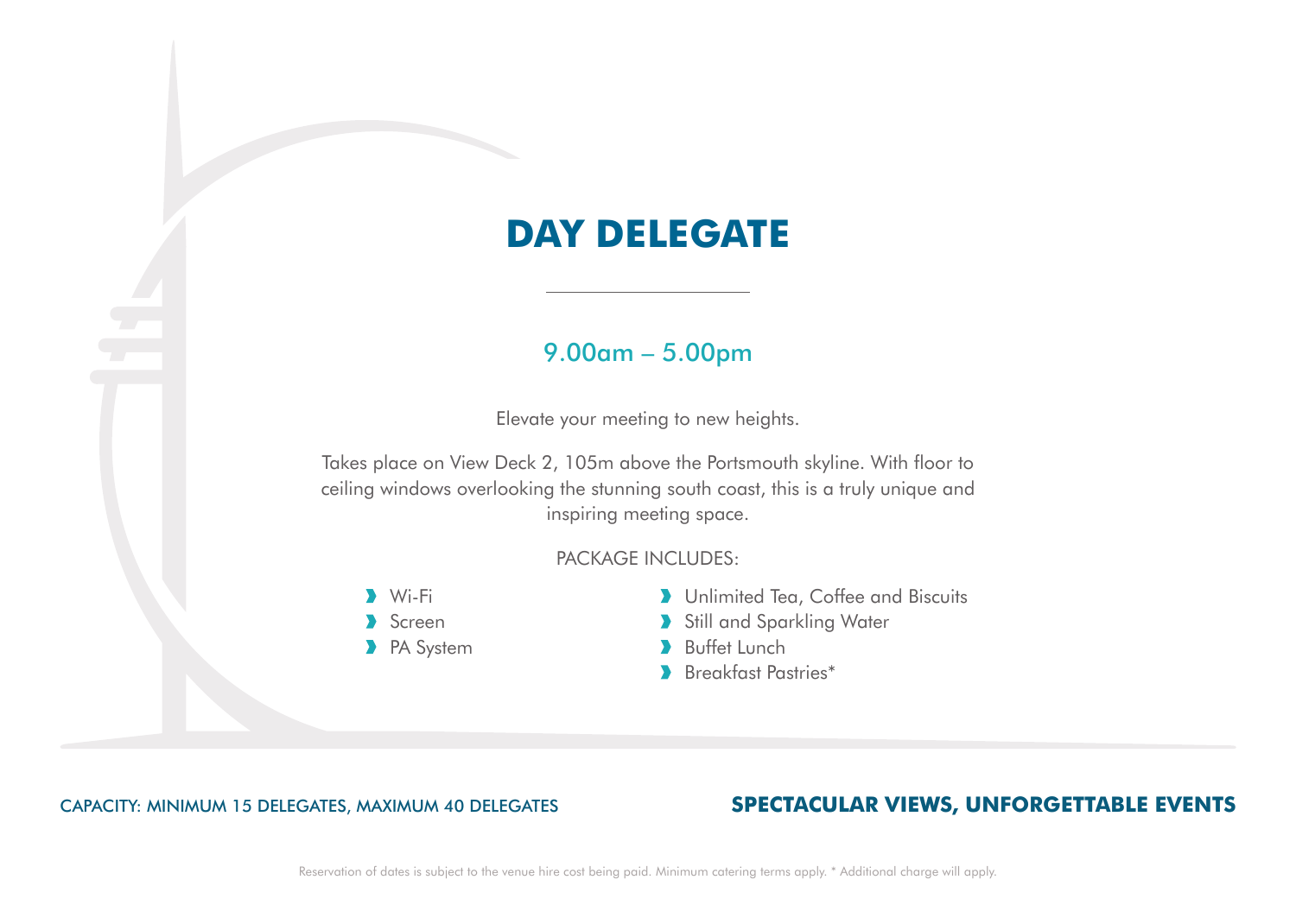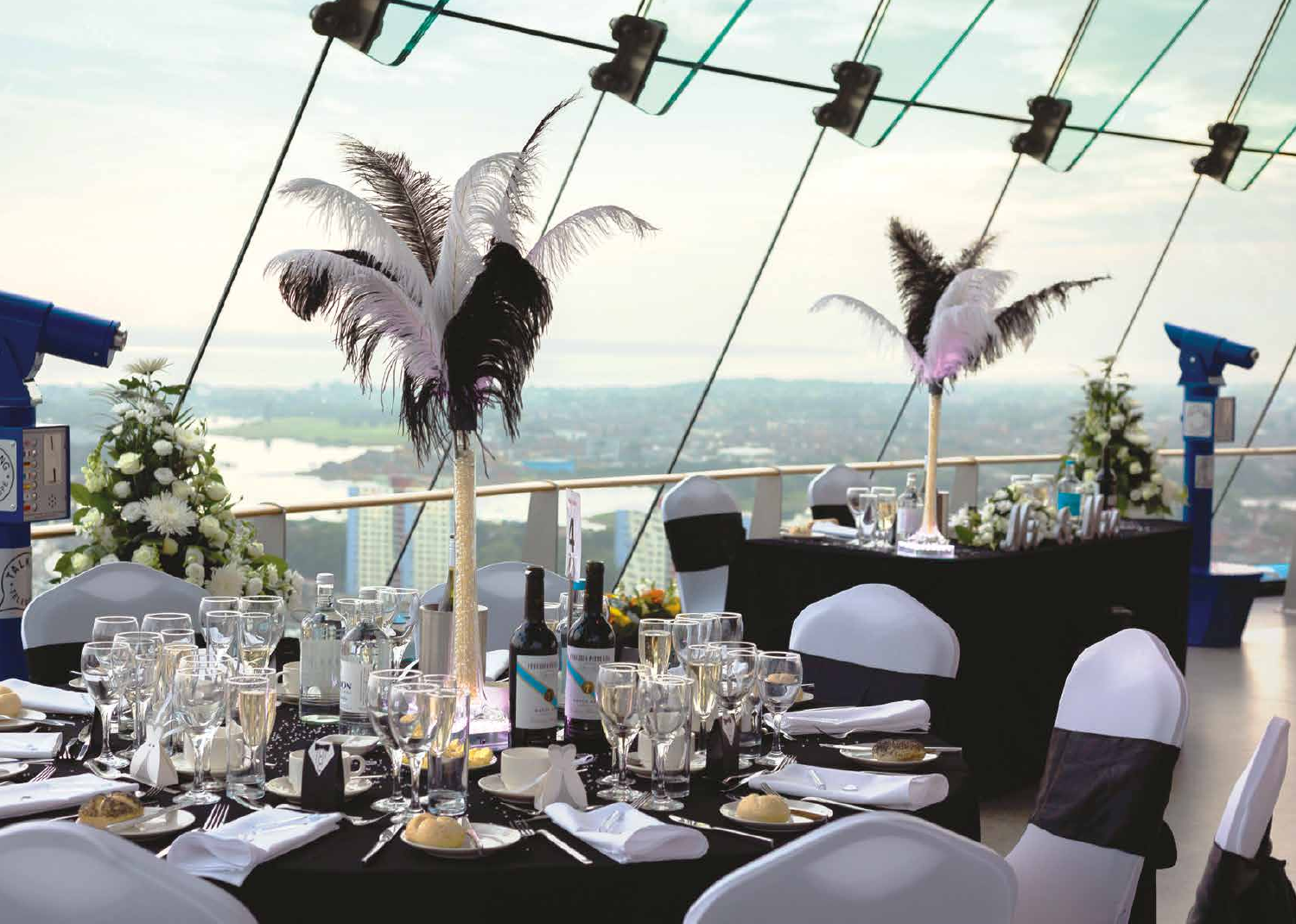# **EXCLUSIVE EVENING HIRE**

#### **MINGLE**

Up to 200 guests can enjoy drinks and canapés whilst exploring the View Decks. The twilight views offer a stunning backdrop that will make your event truly memorable.

#### **DINE**

Takes place on View Deck 1 with its 350° panoramic views of the South Coast – unmatched by any other venue. We can offer an extensive range of fine dining, buffet and canapé options to suit your style of event.

#### **DANCE**

Our Spinnaker Kitchen and Bar offers the perfect setting for dancing the night away so why not finish off your evening with a DJ or live music.

EVENT START TIME: 7.30PM CAPACITY: 200 GUESTS (100 MAX FOR FINE DINING) **SPECTACULAR VIEWS, UNFORGETTABLE EVENTS**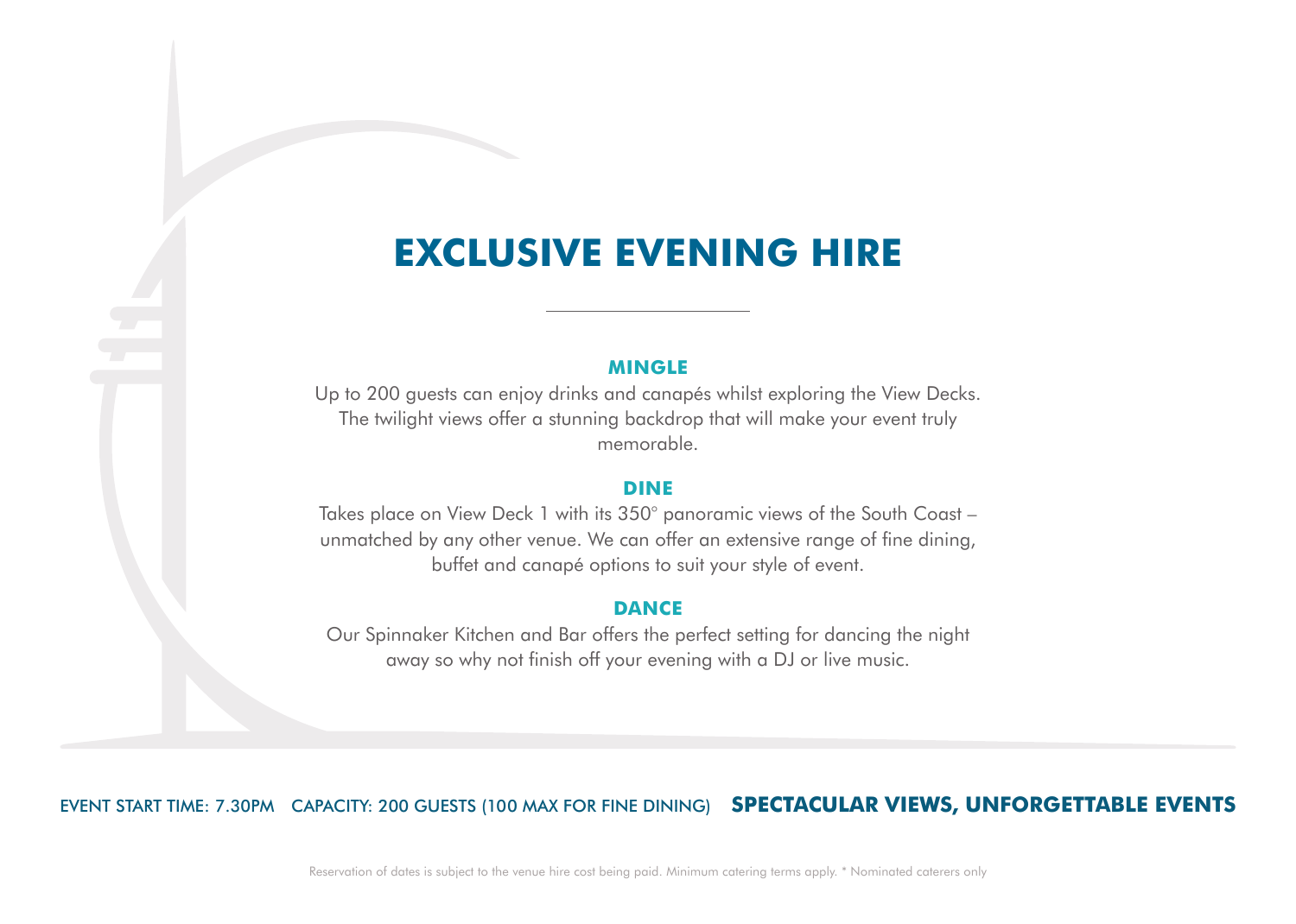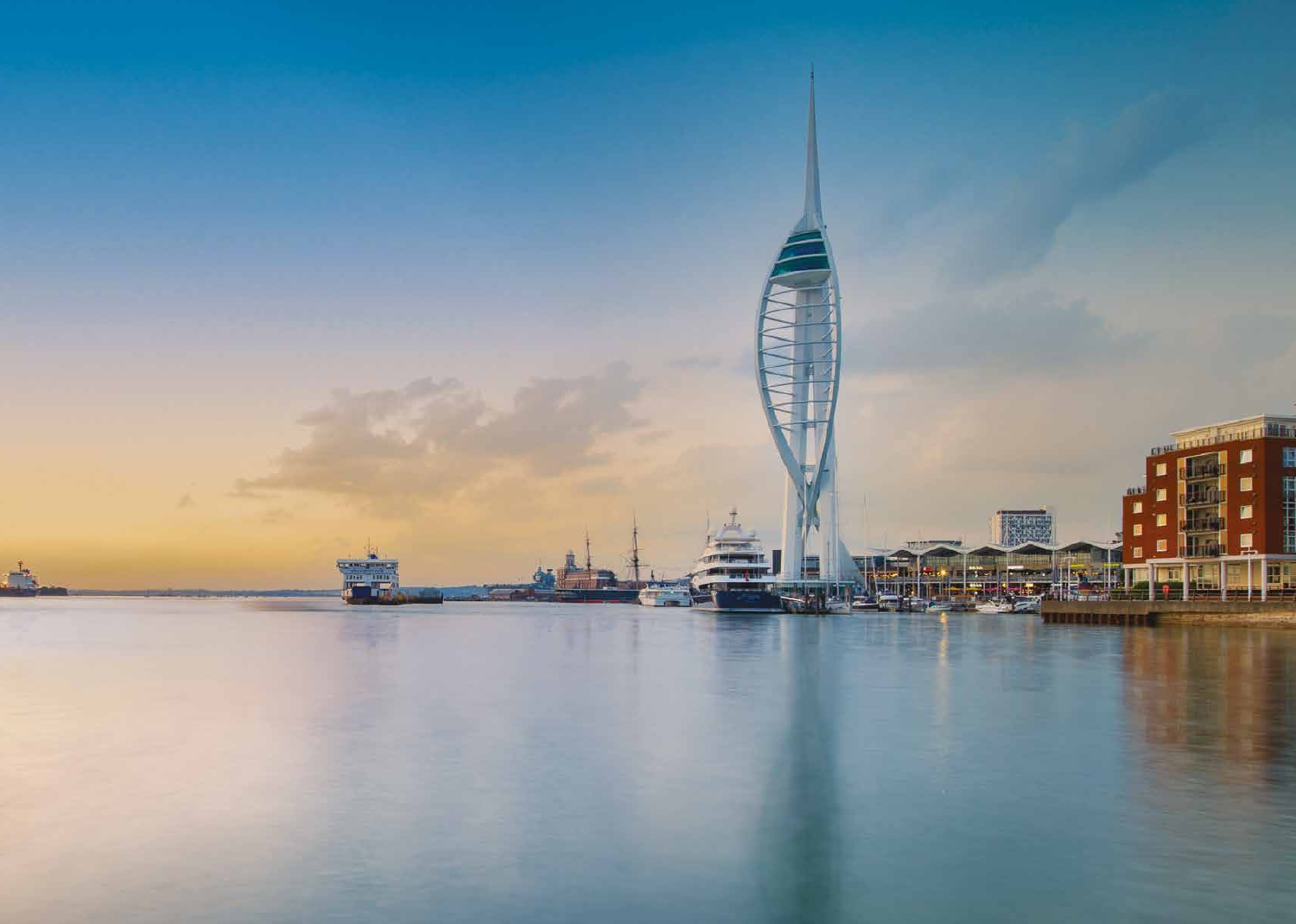# **PRIVATE VENUE HIRE PRICES**

| <b>BREAKFAST HIRE</b>         | £600                                       |
|-------------------------------|--------------------------------------------|
| <b>DAY DELEGATE</b>           | per delegate $\pmb{\pmb{\mathfrak{g}}}$ 80 |
| <b>EXCLUSIVE EVENING HIRE</b> | £1,900                                     |

### **EXTRAVAGANT EXTRAS**

BAR EXTENSION (extra hour) £200

EXTERNAL TOWER LIGHTING for £150

**CORKAGE** from £15 per bottle

### **EXCLUSIVE DECEMBER HIRE/ CHRISTMAS PARTIES**

Rates vary during the festive season period – please get in touch for more information about Christmas at Spinnaker Tower.

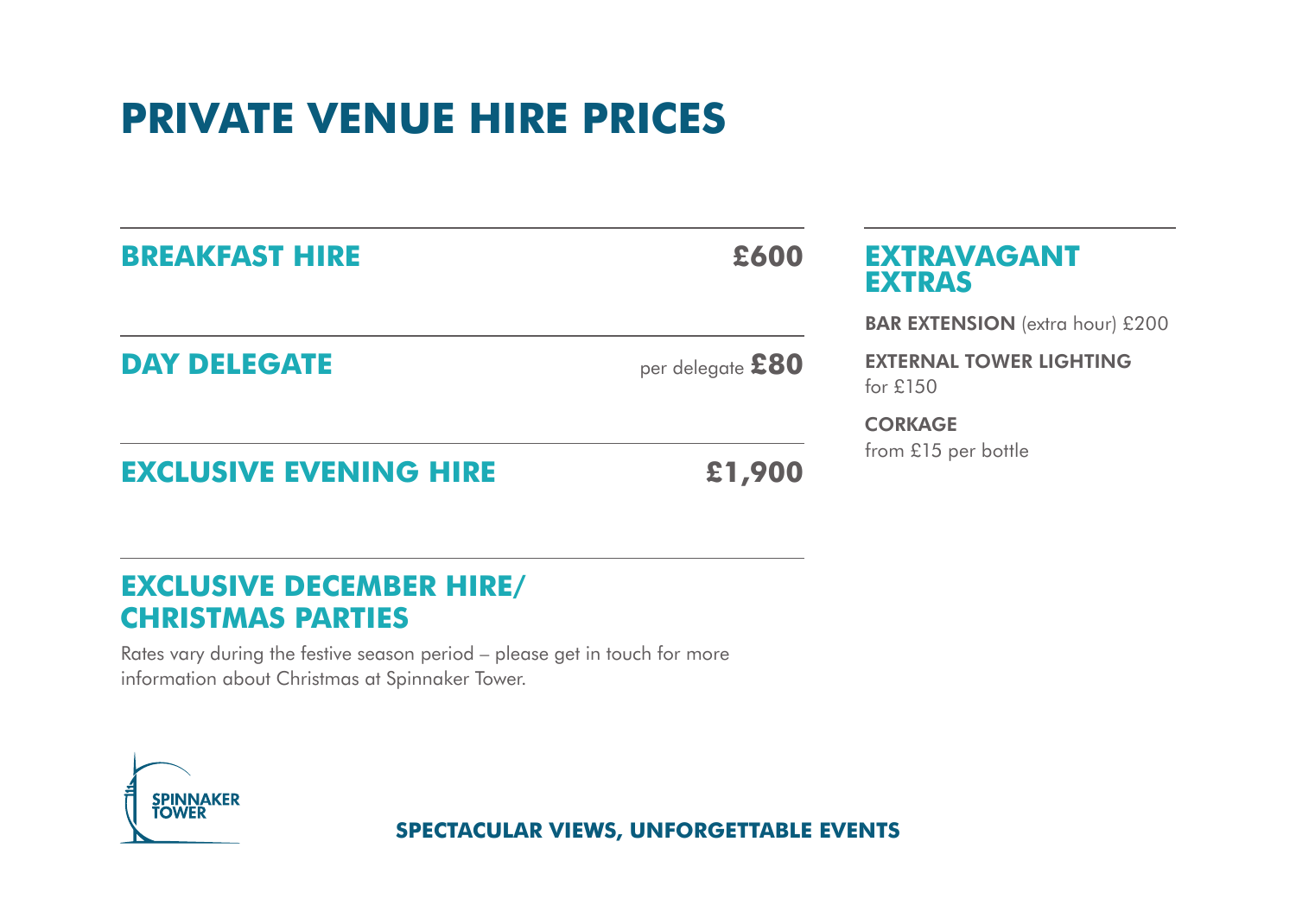

### **VANILLA CATERING**

Vanilla Catering & Events provides exceptional, innovative food supported by superb, friendly and professional service for every occasion.

They are passionate about ensuring that you get the event that you want whether it's your wedding or a formal corporate function.

Their dishes are made from the finest, freshest ingredients, and seasonally and locally sourced wherever possible. Each of their dishes are prepared with flair and skill, so your menu can be tailored to suit your exacting needs.

01489 589275 info@vanillacatering.co.uk



SPINNAKER TOWER CATERING: WE CAN CATER FOR BUFFETS AND CANAPES IN HOUSE; PLEASE CONTACT US FOR MORE INFORMATION.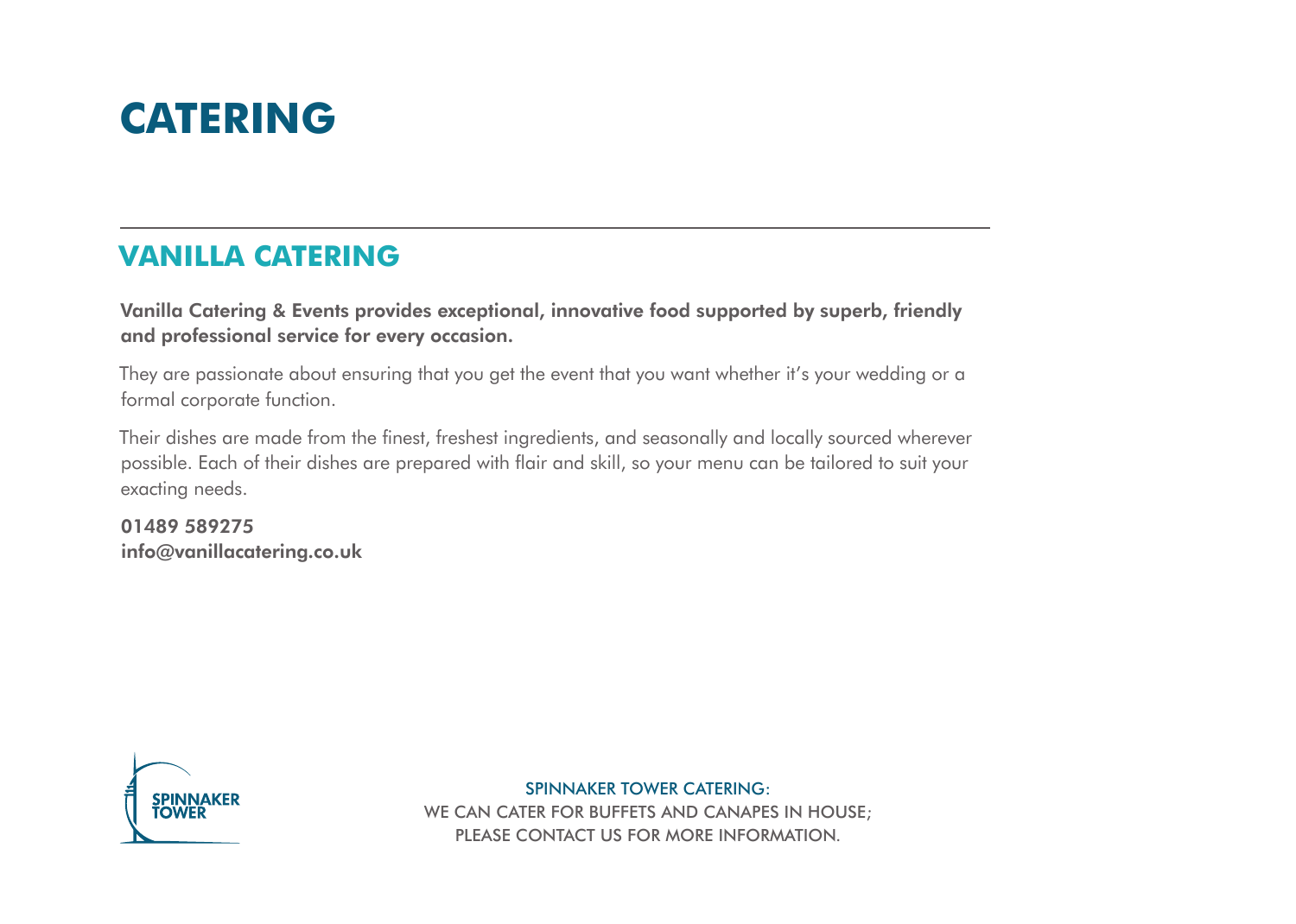# **RECOMMENDED SUPPLIERS**

### **DJ / ENTERTAINMENT**

Tom Guyer www.tomguyer.co.uk tomguyermusic@outlook.com

Keystone Duo www.keystoneduo.com keystoneduouk@gmail.com 07931 183166

Swit Swooo Photobooth www.switswooo.com hello@switswooo.com 07507 289389

### Stuart Weston

www.southcoastenterainment.co.uk stuart@southcoastentertainment.co.uk 07426 899990

### **PHOTOGRAPHER**

Lloyd Richard info@lloydrichardphotography.com 07875 289422

Bruce Middlemiss Photography www.brucemiddlemissphotography.co.uk brucemiddlemissphotography@hotmail.com 01634 325059

# **EVENT DÉCOR**

Roar Events info@roarevents.co.uk 01730 828066

To Have and To Hire Events www.tohaveandtohireweddings.com team@tohaveandtohireweddings.com

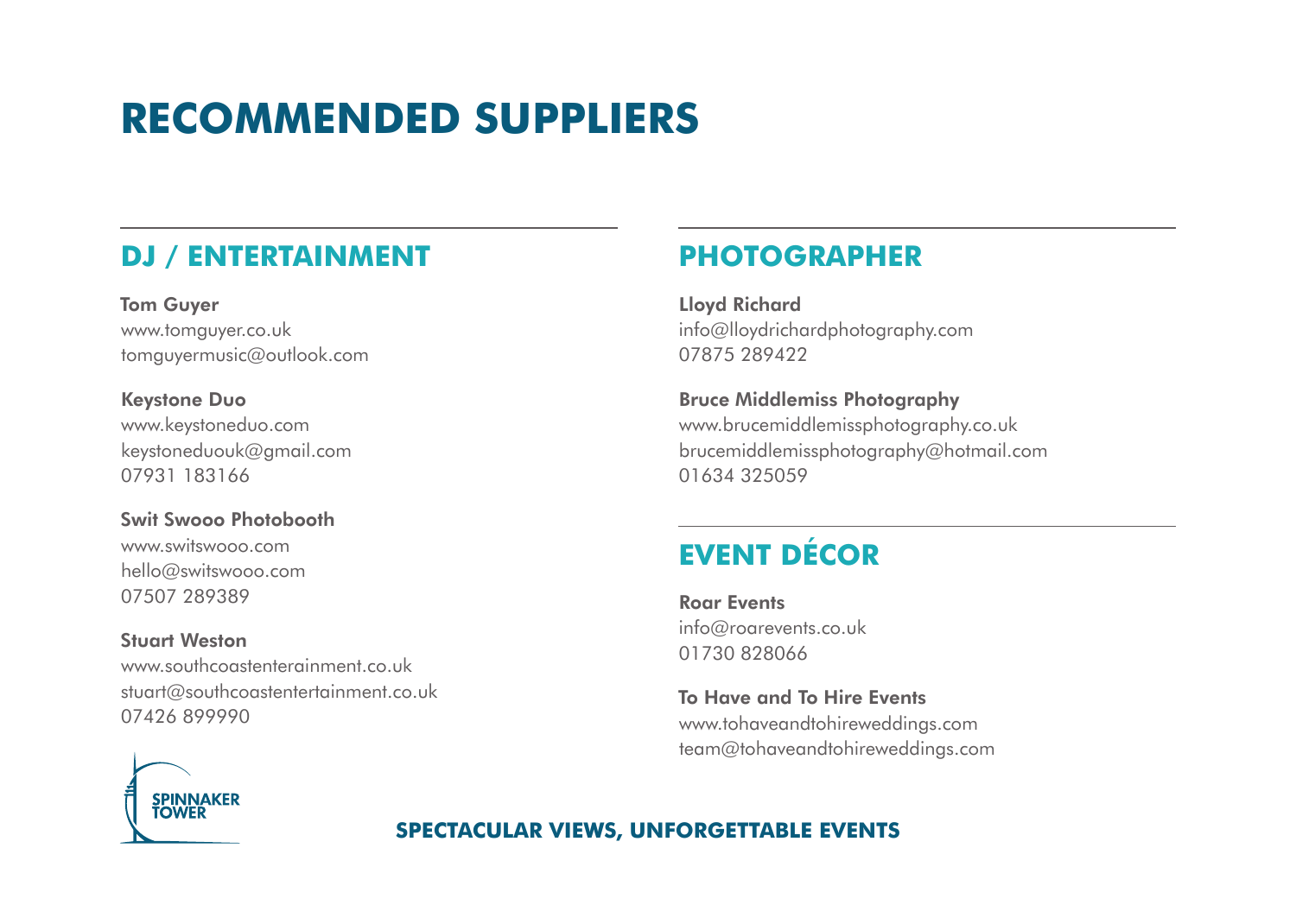